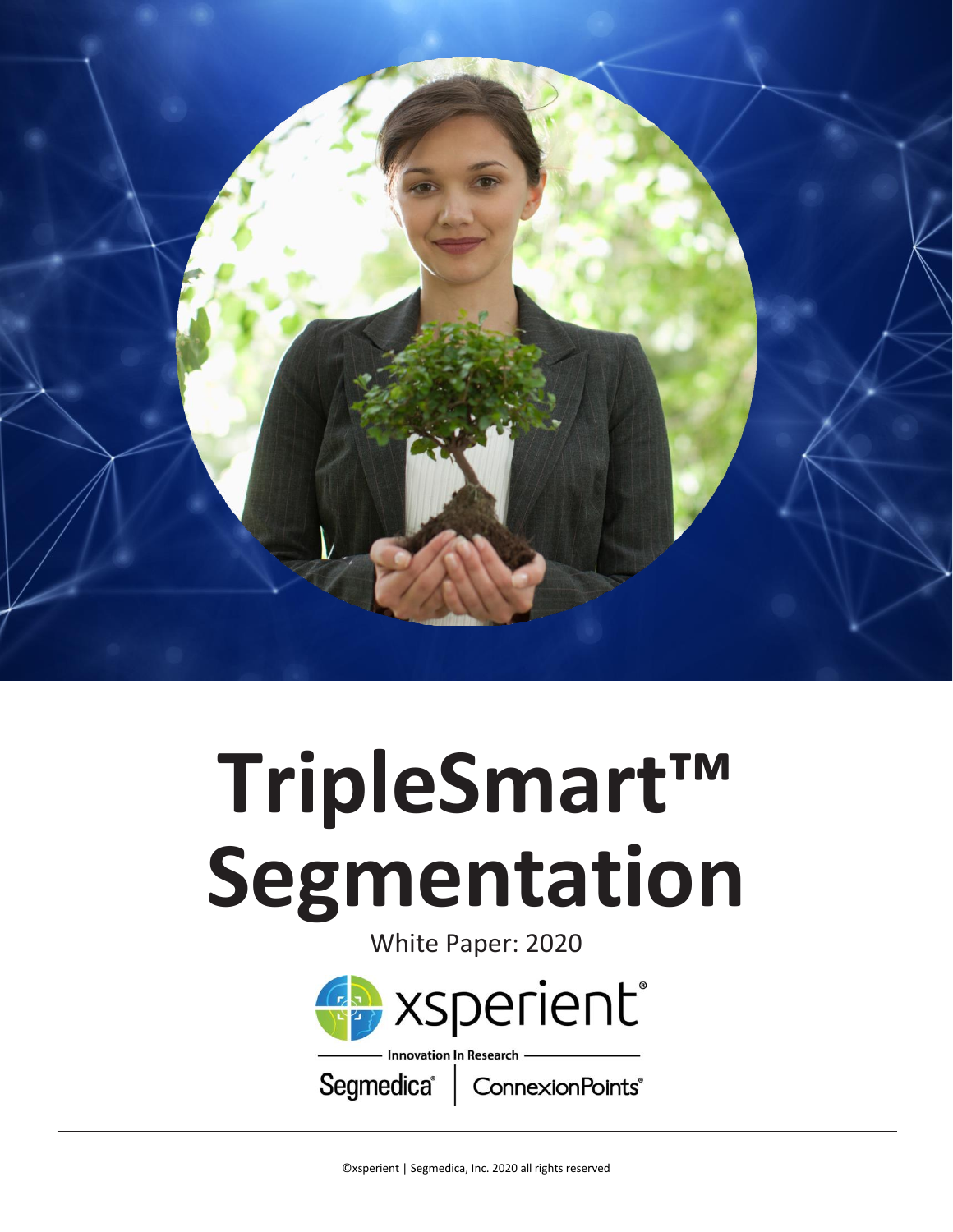

## **Traditional Segmentation and What it Doesn't Solve**

Segmentation just means dividing customers and influences into several types that have different needs, different price points, channels of communication and so on.

Typically, this is done by using a qualitative research step to identify key attitudes and behaviors in the market, followed by a large-scale survey. The survey data is then analyzed using cluster analysis techniques which does not require a dependent variable or hypothesis for it to work (Latent Class and K-means are the most common).

This has been the industry standard for decades, but it is possible improve on the tried and tested methodology with new modalities which can add insight and provide a choice of different segmentation perspectives.

Attitudes are generated by the conscious mind They are essentially decisions that have already been made and, as such are very good predictors of our behavior, until they are not. In today's highly connected world our attitudes, and hence behaviors, can change very quickly. Adapting to this and creating segmentation options based on more stable elements of decision making offers great advantages.

Cluster analysis has several issues. It was never designed for human data and it needs to make several assumptions. It assumes that the probability of a respondent giving a certain response to a question is the same for all respondents. It also assumes that, absent cluster analysis, the underlying data are completely random. Neither of these assumptions is true for human data.

We have set out to improve and strengthen segmentation methodology.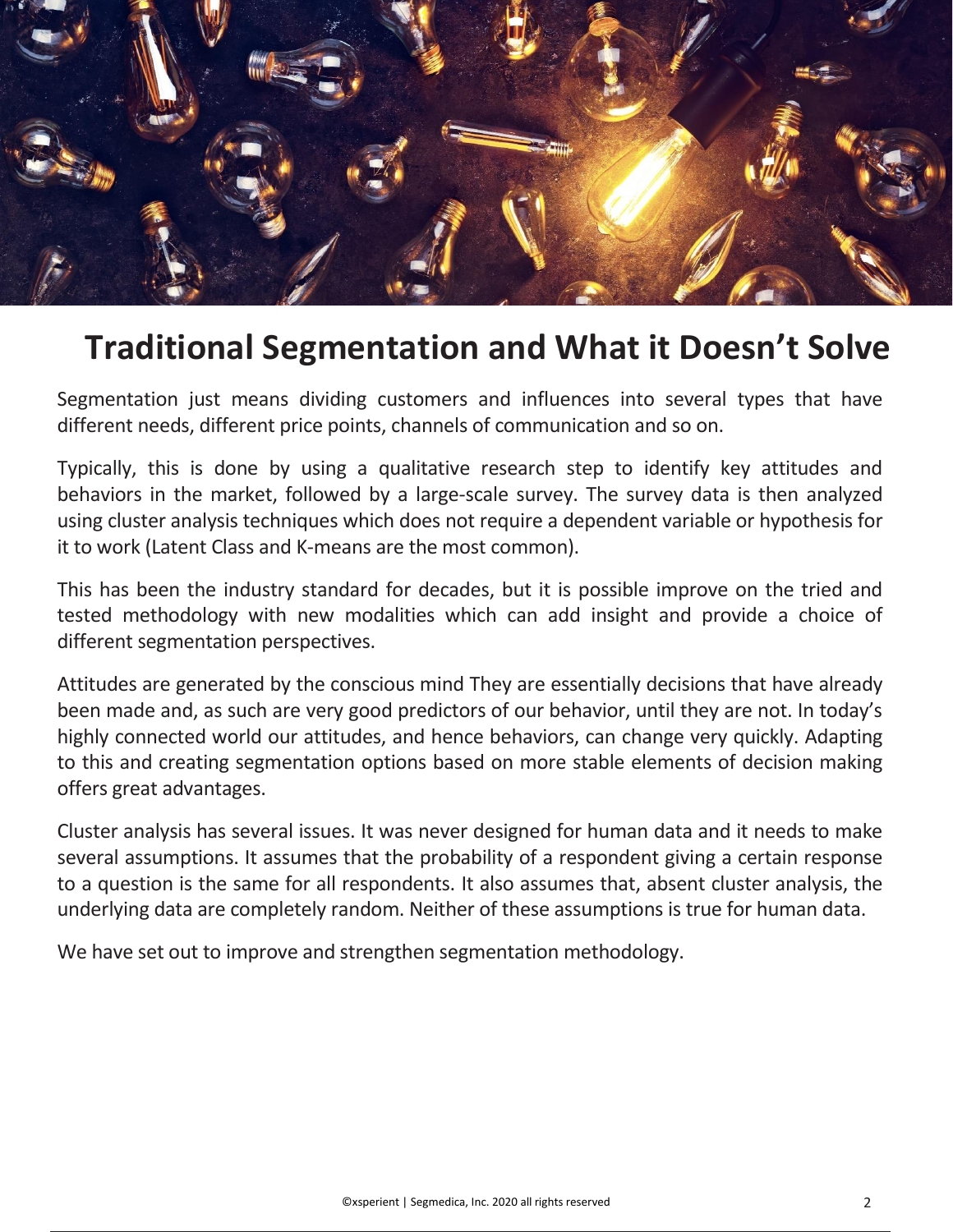## **The Solution - TripleSmart™ Segmentation Tools**

The fact is that people react to situations according to *who they really are*, not what attitudes they may have at the moment or what situation they



are facing. By using standard psychoprofiles that classify the entire population we can sidestep the problems that occur with traditional methods.

We offer a whole range of alternative segmentation techniques:

1. **Needs based segmentation** in which the rational and non-rational needs of the market are presented as a choice model and the segments driven from the choice model output. The usual demographics, attitudes, behaviors, etc. are then used to further profile the segments.

2. **PersonaSmart™ standardized segmentation** in which we provide robust models of personality-based types with which we just have to research the exact context of your market or product/service. This type of segmentation has advantages of being less costly, less time consuming and less risky than traditional forms. Your internal teams buy into the segmentation before any research is done and know exactly what to expect. It also can create a common view of markets right across your organization

3. **Qualitative segmentation and persona building techniques** can be used where there are very small or hard to access universes. We have a whole range of tools including personality-based persona building and advanced language analysis to bring you a solid segmentation.

Each of our projects is custom designed to meet your needs.

Contact us for a meeting on the web or in person so that we can show you how to meet your objectives and achieve a solid segmentation with lower cost and complete certainty.